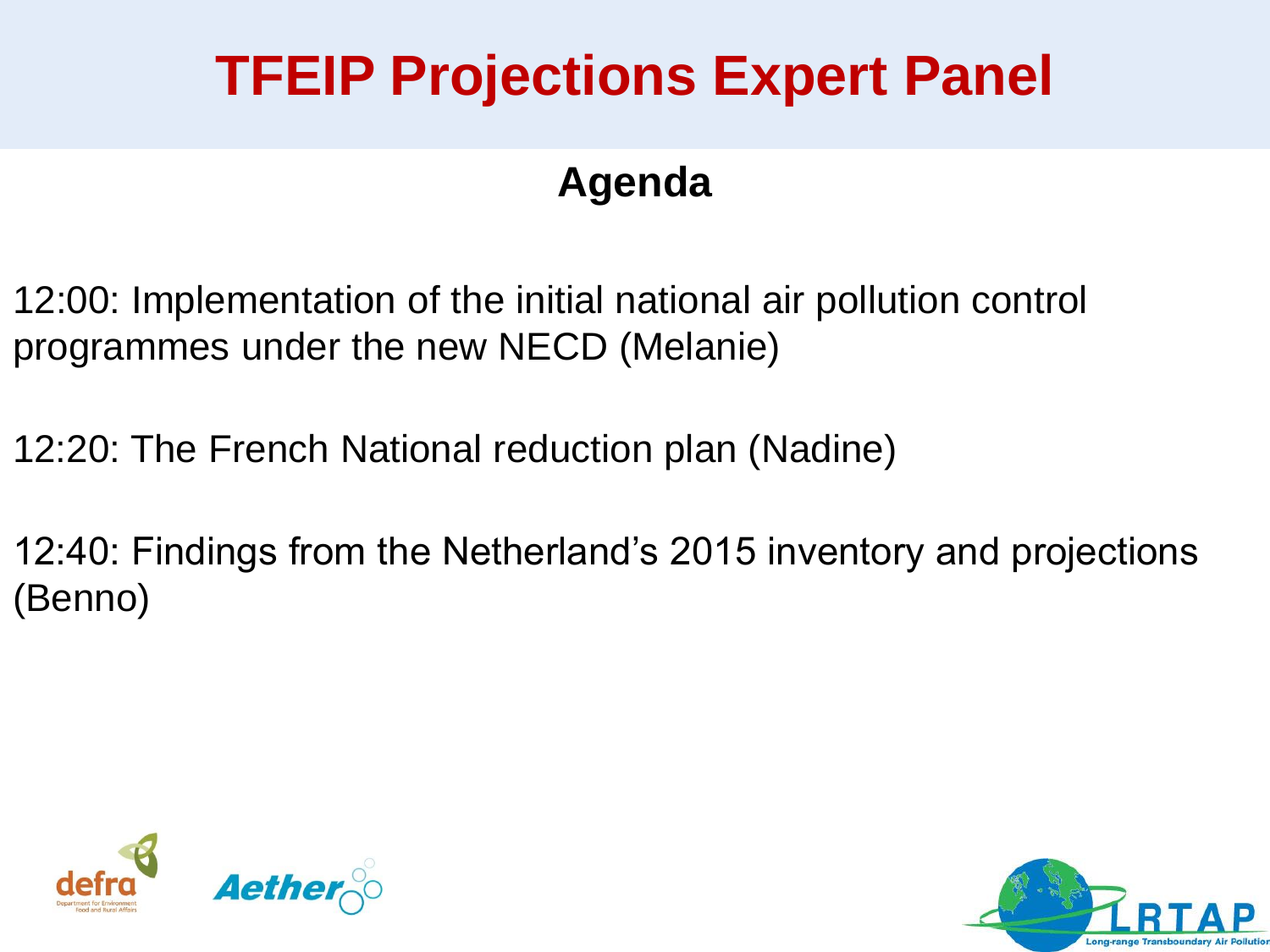### **TFEIP Projections Expert Panel**

#### **Implementation of the initial National Air Pollution Control Programmes under the new NECD**



Guidance on the elaboration and implementation of the initial National Air Pollution Control Programmes under the new National Emissions Ceilings Directive (2016/2284/EU) e Request 10 under Framework Contract "Air quality and emissions

preparation for country dialogues and guidance for improved planning" ENV.C.3./FRA/2013/0013

Report for the European Commission - DG Environment







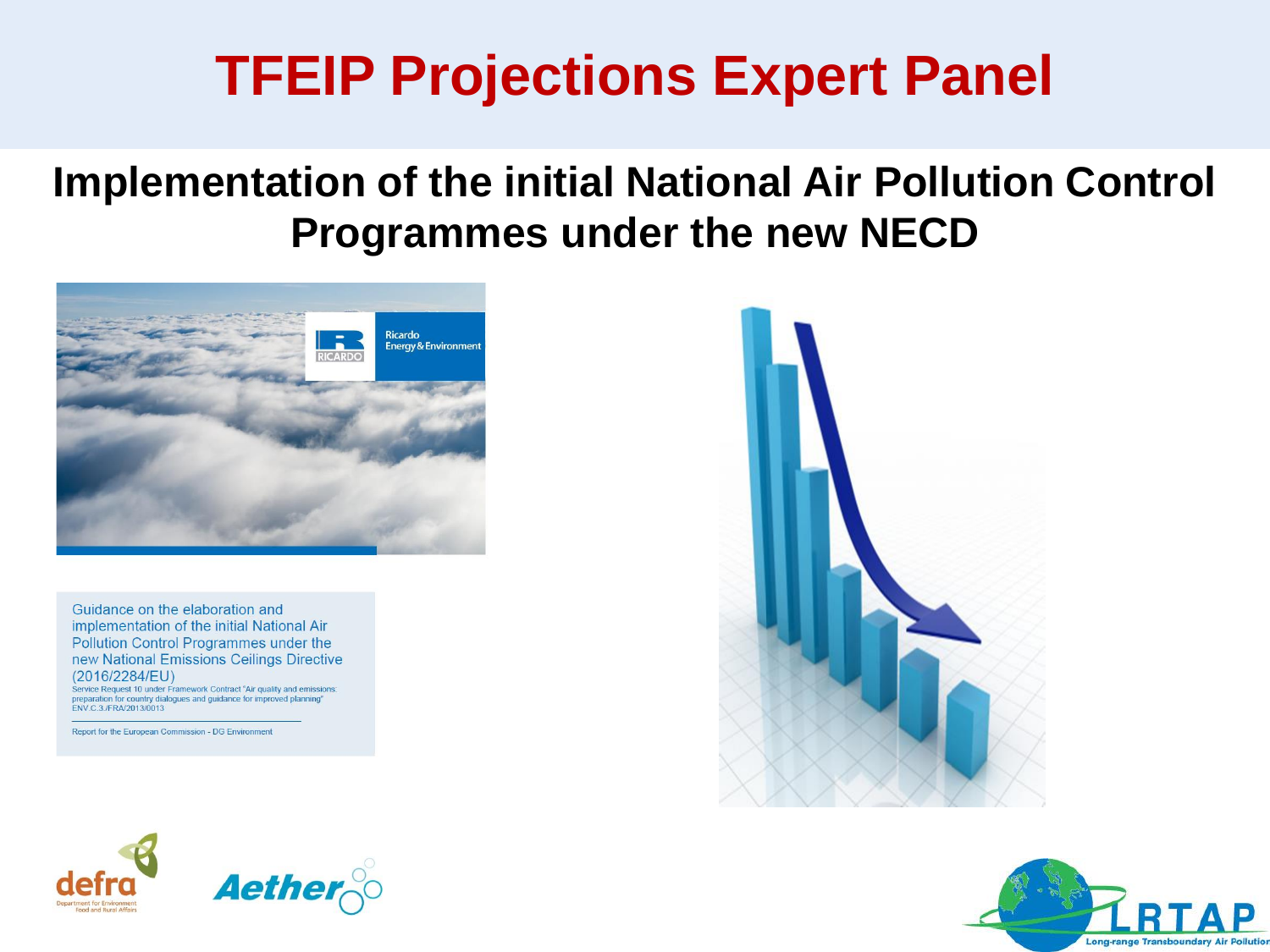### **Contents**

- **1. Policy objective of new NECD**
- **2. Timetable for reporting**
- **3. NAPCP report content and draft guidance**

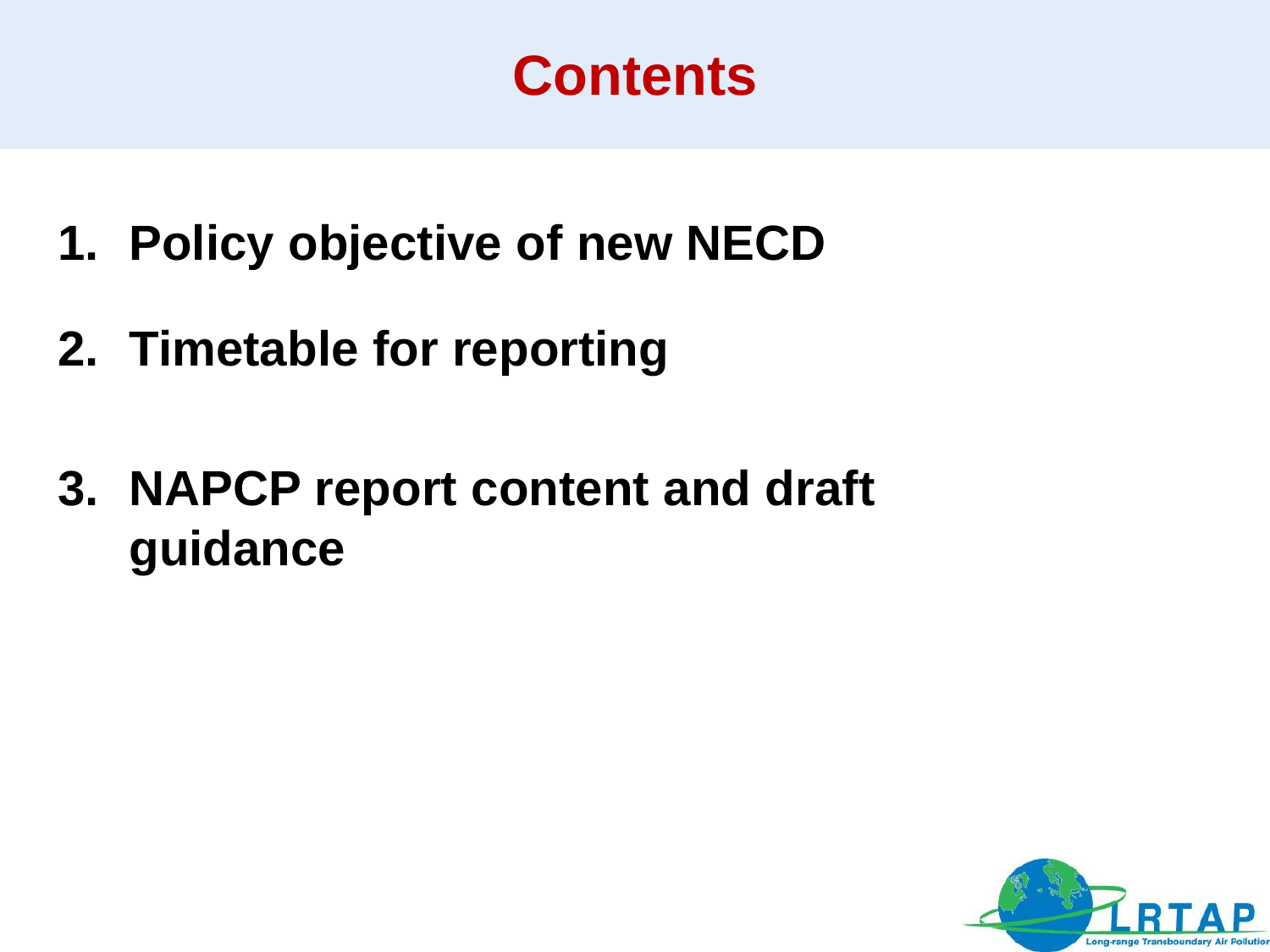# **Background**

#### • **Policy Objective of new NECD**

• To support Member States with further reduction of AQ pollutant emissions (NOx, SO<sub>2</sub>, NMVOC, NH $_{\rm 3}$  and PM $_{\rm 2.5})$ 

#### • **Article 6 of Directive**

• By the 1st April 2019, Member States must produce an initial national air pollution control programme (NAPCP), which must be updated regularly, at least every 4 years (referred to as NAPCP updates)

### • **NAPCP guidance - Draft**

• The outputs from the project is guidance to support Member States

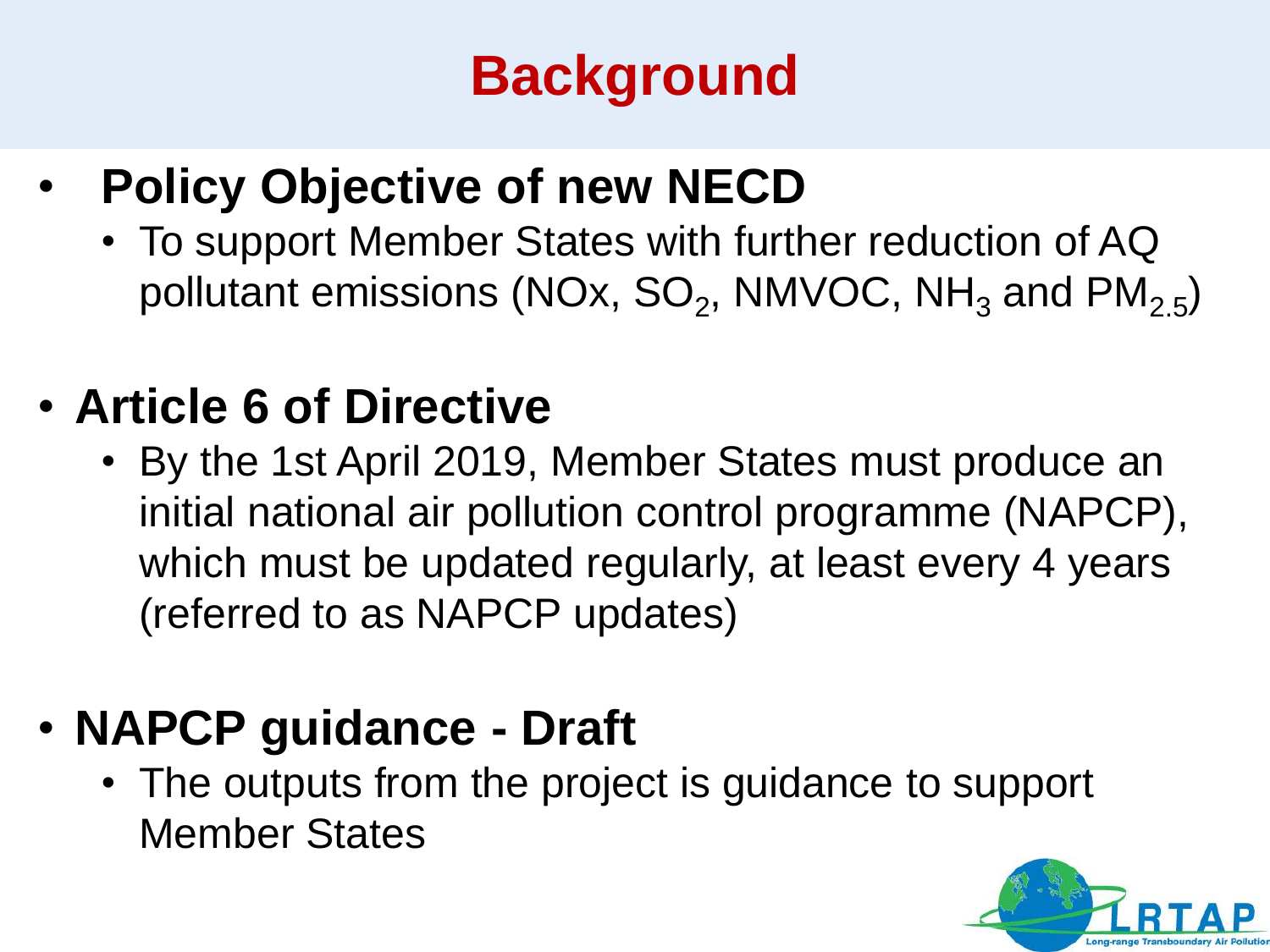## **Timetable for reporting under the new NECD**

| 15 February 2017: Annual submission 1 July 2018:<br>of national emission inventories (first<br>submission due on this date and every<br>year thereafter) (Art. 10.4). Report to<br>the Commission the intention to use<br>flexibilities in emission inventories for<br>that reporting year (Art. 5.5) | Transposition of the NECD to national<br>legislation (Art.20)<br>Report to the Commission the location<br>of the monitoring sites and the<br>indicators used for air pollution impacts<br>(first submission due on this date and<br>every four years thereafter) (Art. 10.4) |      | 1 April 2019:<br>Initial NAPCP due for submission to<br>the Commission (first submission due<br>on this date and every four years<br>thereafter) (Art. 10.1) |  |      |
|-------------------------------------------------------------------------------------------------------------------------------------------------------------------------------------------------------------------------------------------------------------------------------------------------------|------------------------------------------------------------------------------------------------------------------------------------------------------------------------------------------------------------------------------------------------------------------------------|------|--------------------------------------------------------------------------------------------------------------------------------------------------------------|--|------|
| 2017<br>15 March 2017: Annual submission of                                                                                                                                                                                                                                                           |                                                                                                                                                                                                                                                                              | 2018 | 1 July 2019:                                                                                                                                                 |  | 2019 |
| the IIR (first submission due on this<br>date and every year thereafter). Use of<br>flexibilities must be reflected in the IIR.<br>National biennial projections (first<br>submission due on this date and every<br>2 years thereafter) (Art. 10.2)                                                   |                                                                                                                                                                                                                                                                              |      | Report to the Commission monitoring<br>data for air pollution impacts (first<br>submission due on this date and every<br>four years thereafter) (Art. 10.4)  |  |      |
| 1 May 2017: National spatially<br>disaggregated emission inventories<br>and large point source inventories<br>(first submission due on this date and<br>every four years thereafter)<br>(Art. 10.2)                                                                                                   |                                                                                                                                                                                                                                                                              |      |                                                                                                                                                              |  |      |

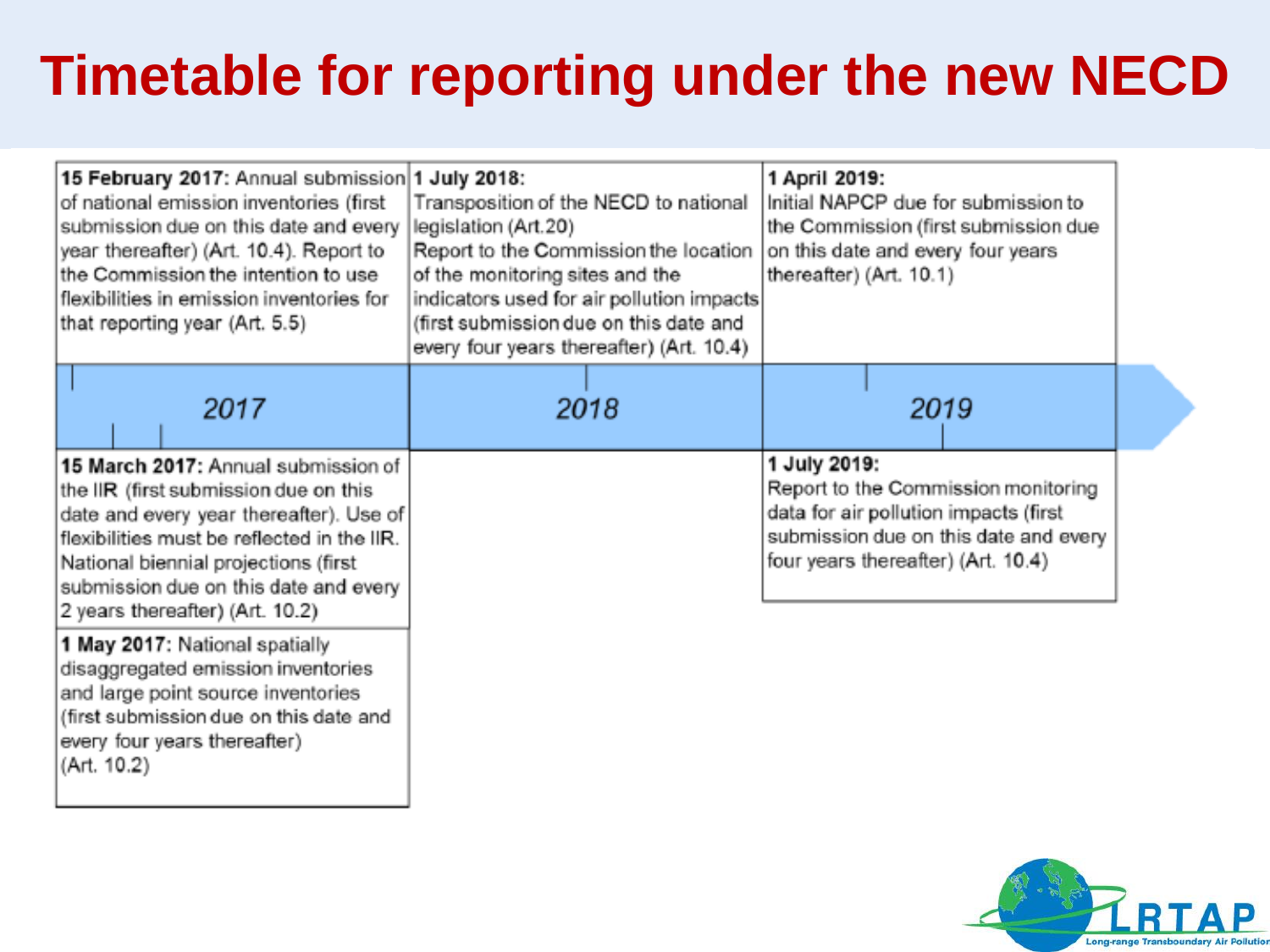# **NAPCP content**

#### • **Minimum requirements**

- The NAPCP should be a maximum of 50 pages (excluding appendices)
- Should provide the evidence used to develop the NAPCP

#### **Sections:**

- Contact points
- Status of NAPCP
- Executive summary
- The national air quality and pollution policy framework

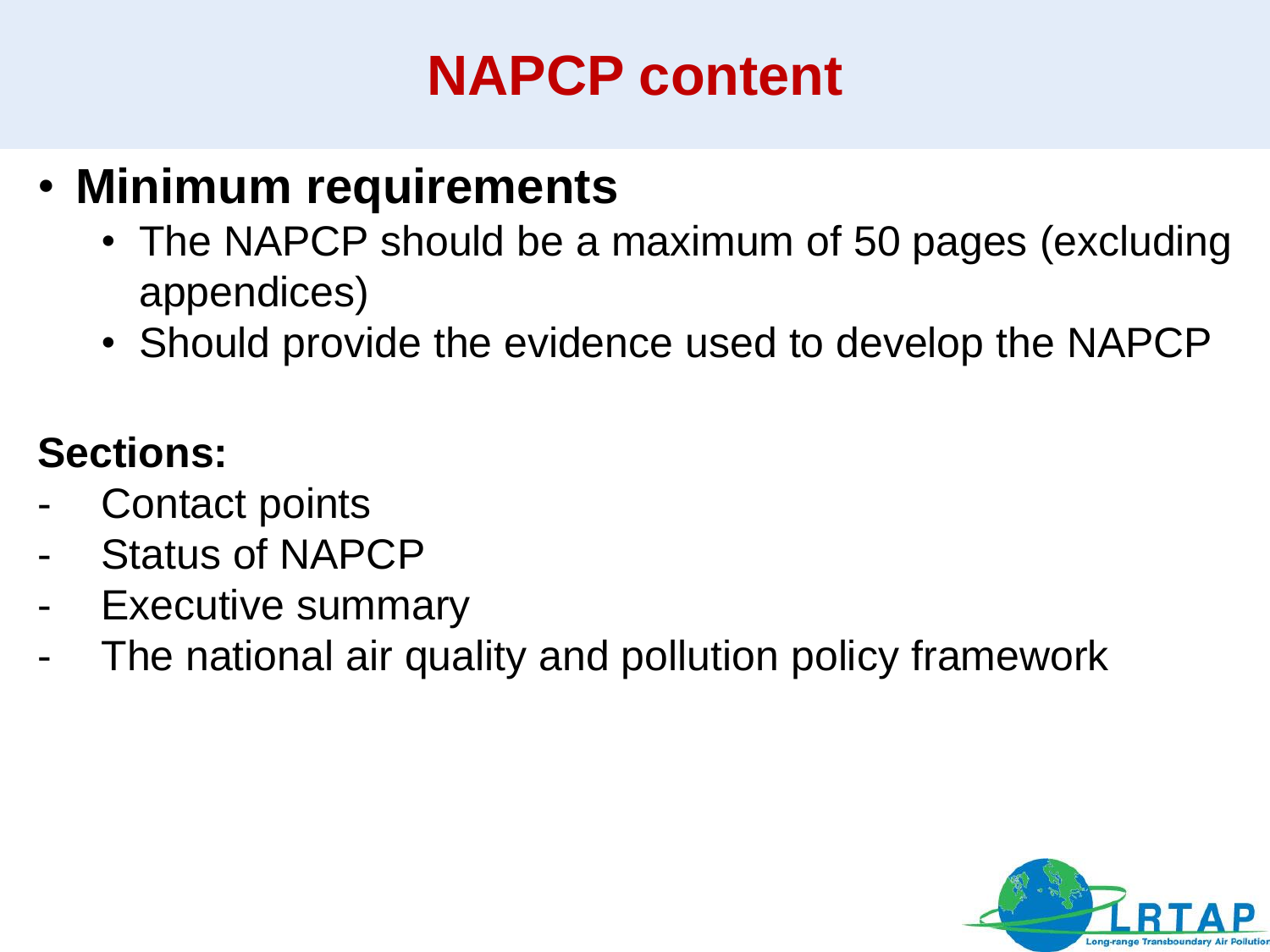# **Coherence of NAPCP with other relevant policy areas**

Identify the related national or sub-national policies, plans, programmes and strategies which  $1<sup>1</sup>$ can affect the NECD (e.g. air quality, climate change, energy, agriculture and transport policies, plans and strategies). Assess what impacts they could have (both positive and negative) on the Member State's ability to meet emission reduction commitments under the NECD.

For example, fuel taxation policies may encourage greater uptake of diesel passenger cars which may result in increases in emissions of  $NO<sub>x</sub>$  and  $PM<sub>2.5</sub>$ regulated under the NECD. Similarly, some energy policies may encourage greater uptake of biomass for decentralised provision of heat and/or power in the domestic sector, which may bring emission sources closer to populated areas, impacting on local air quality and thus increasing human exposure to pollution compared to centralised generation.

2. Where negative implications on the NECD are identified, consider whether or not the relevant policy objective can be met without negative consequences for the NECD.

Alternative means to attain the relevant policy objective should be identified, as well as the scope for changing the plan in question (e.g. any upcoming formal reviews) and factors which may affect the acceptability of changes (social, economic and legal).

If the above analysis shows that it is not (yet) possible to address the negative impact at source, assess whether PaMs in the NAPCP can mitigate the negative impacts.

3. When considering additional PaMs for inclusion in the NAPCP, identify how those could in turn affect other national or sub-national policies, plans and programmes.

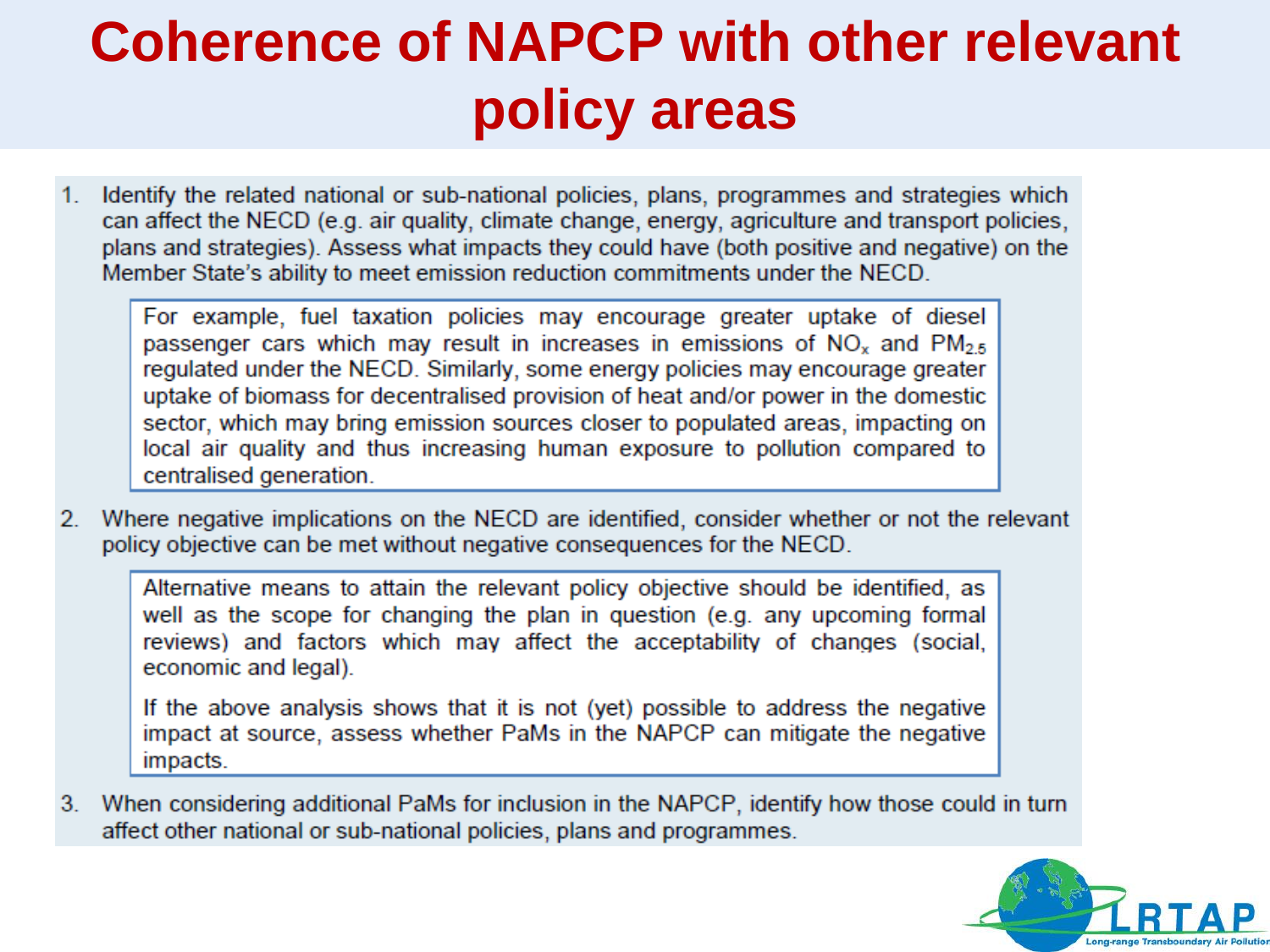## **NAPCP content**

- Responsibilities of national, regional and local authorities
- Progress made by current PAMs in reducing emissions and impact on AQ.
- Projected emissions, if no further PAMs.

#### **Sections:**

Consideration of policy options and selection of additional PAMs to comply with emission reduction commitments for 2020 and 2030 and the intermediate year 2025.

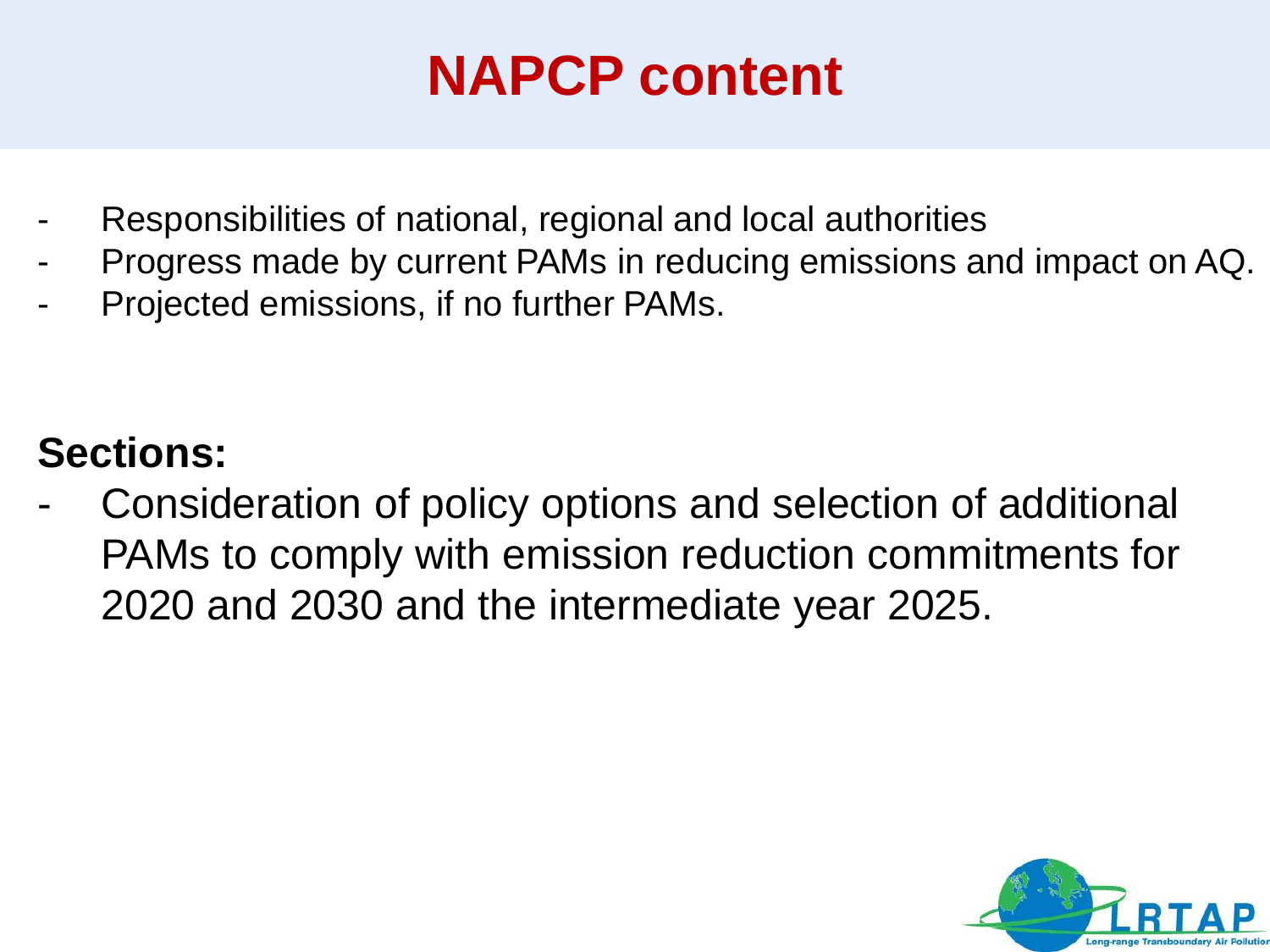### **Framework for selecting additional PAMs**



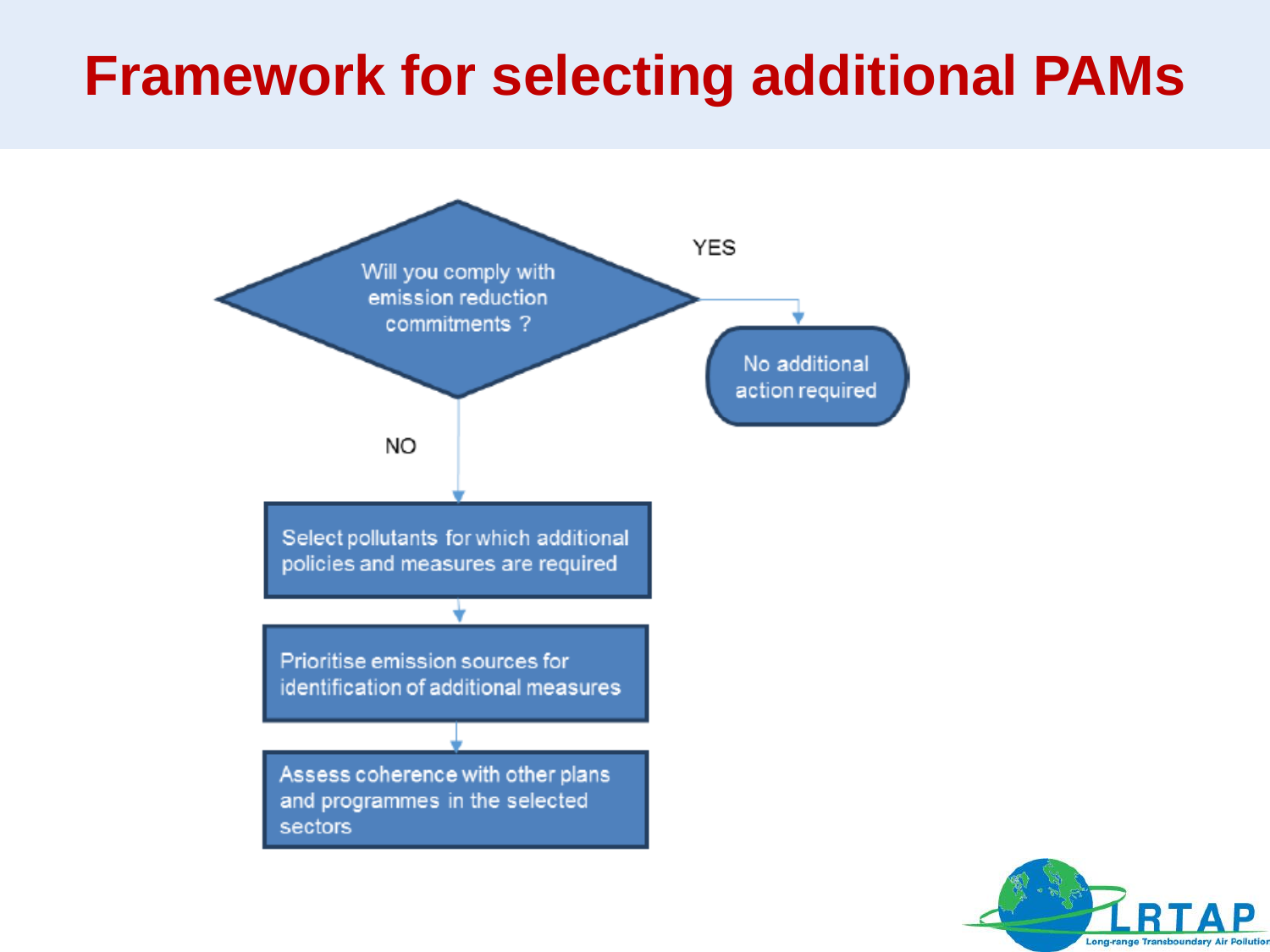# **NAPCP content**

- Prioritisation of black carbon
- PAMs selected for adoption and dates for implementation
- Projected impact of PAMs on emission reduction
- Reason why linear trajectory in 2025 cannot be met without disproportionate costs (if applicable)